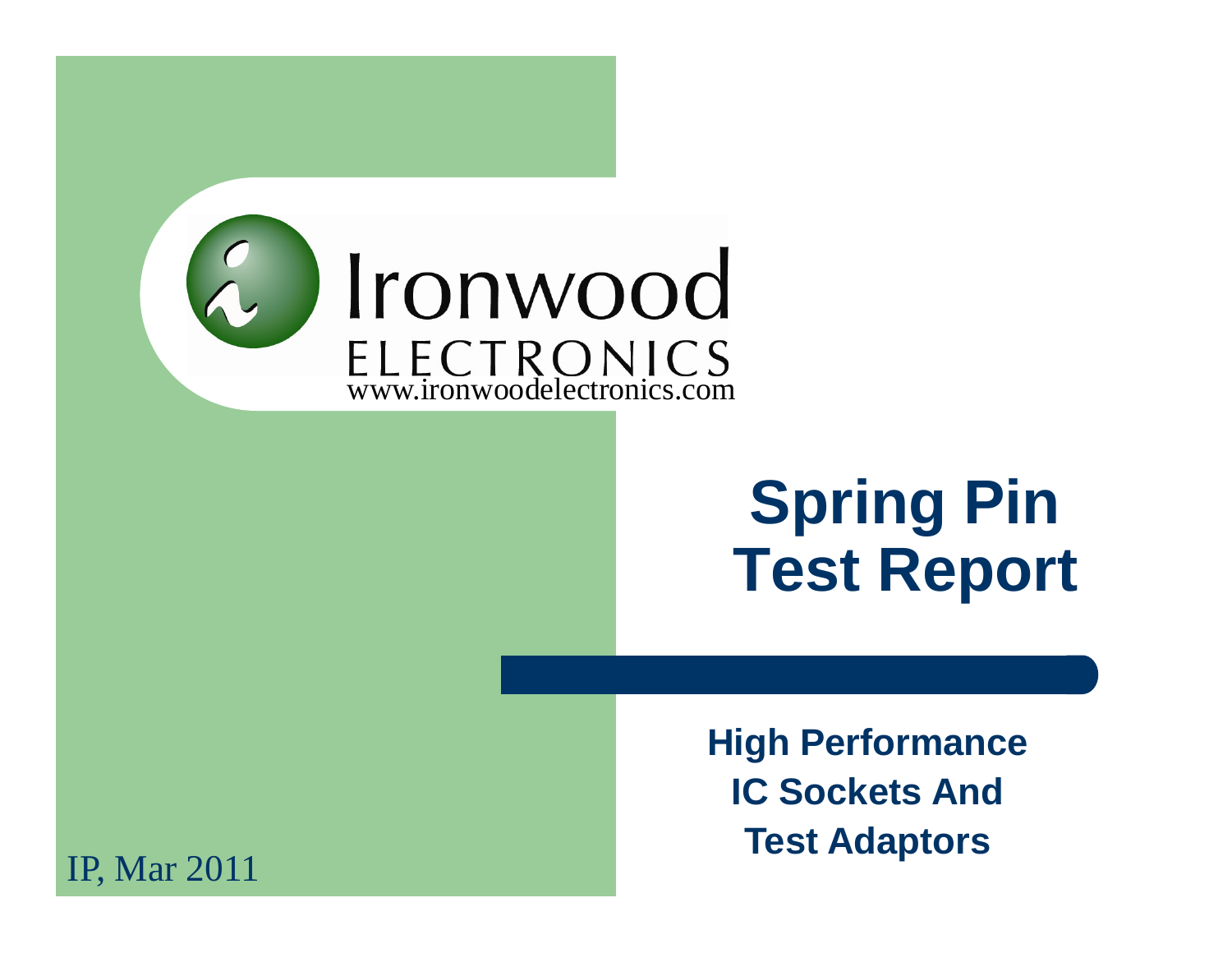### **Pin Configuration**



### Pitch: 0.5mm



#### **MATERIAL:**

Plungers: Hardened Steel / Finish- Gold Plated

Barrel: Copper Alloy / Finish- Gold Plated

Spring: Stainless Steel / Finish- Gold Plated

#### **ELECTRICAL DATA:**

 Average Resistance: 82.28mOhmsProbe Self Inductance: 1.3 nH Propagation Delay: 28 picoseconds Insertion Loss: < 0.25 dB to 4.5 GHz <u>Cross Talk</u>: <-15 dB up to 6.5 GHz Rise Time: 26 picoseconds Capacitance: 0.53 pF

#### **NOTES:**

- 1. Force: 7 grams [0.25 oz.] inital, 16 grams (0.56 oz.) at 0.150" [3.81mm] operating position (0.012" deflection).Test Method: Release rate 1.6 grams / 0.001" [0.025mm]
- 2. Indent Form: Either 4 way conical indent or roll crimp, 2 places.
- 3. Plunger "A" is a fixed plunger.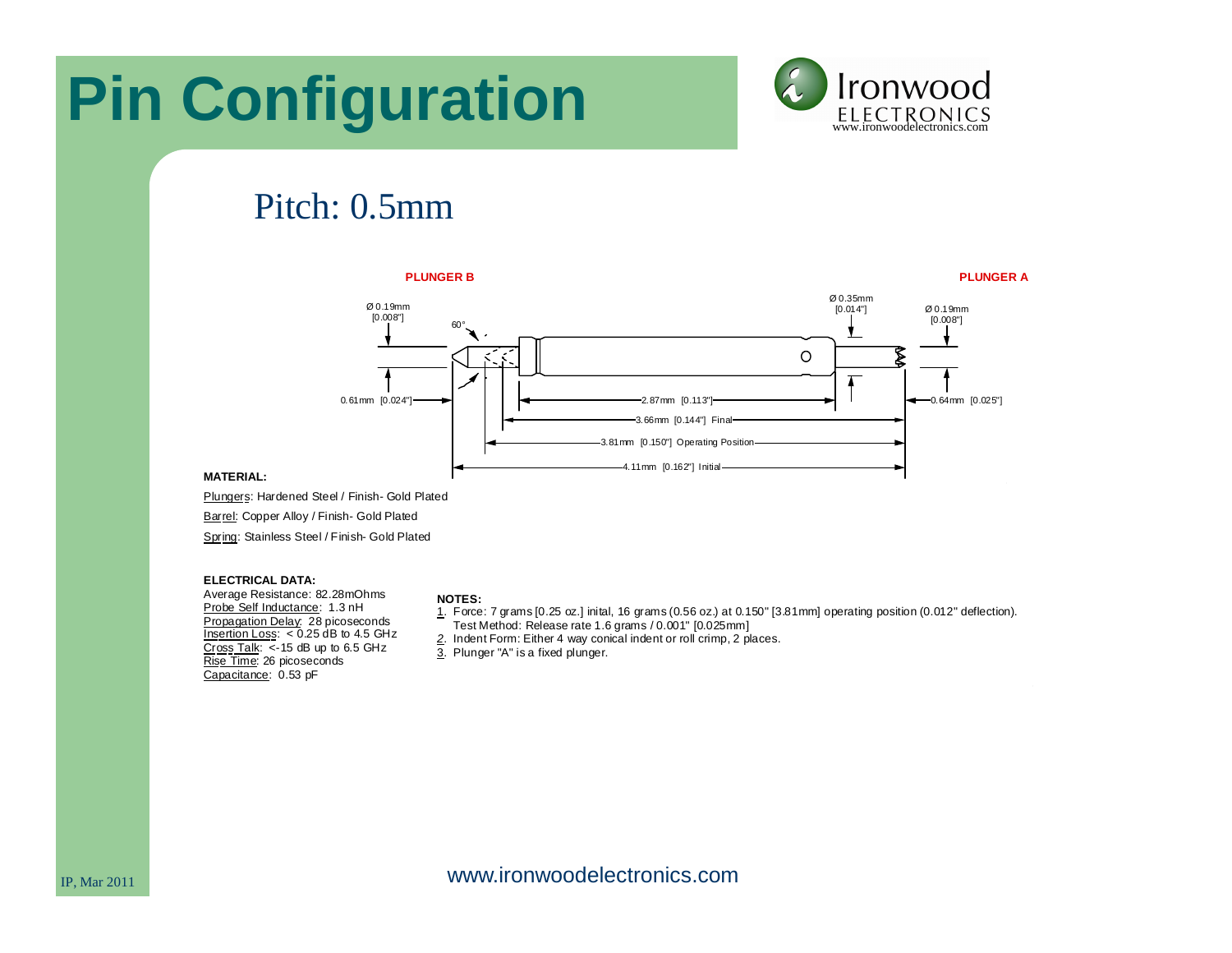# **Socket Configuration**

**P5258A** 



### Socket in assembled state

Test procedure:

- 1. Mount socket to the test board
- 2. Place daisy chained test chip inside the socket
- 3. Close socket lid and apply recommended pressure
- 4. Using multi meter read contact resistance of complete chain and record contact resistance per pin
- 5. Open socket, remove and reseat test chip
- 6.Repeat step 3 and 4
- 7. After 10 insertions, reflow test chip.



Daisy chained test chip (lead & lead free) and test board (lead)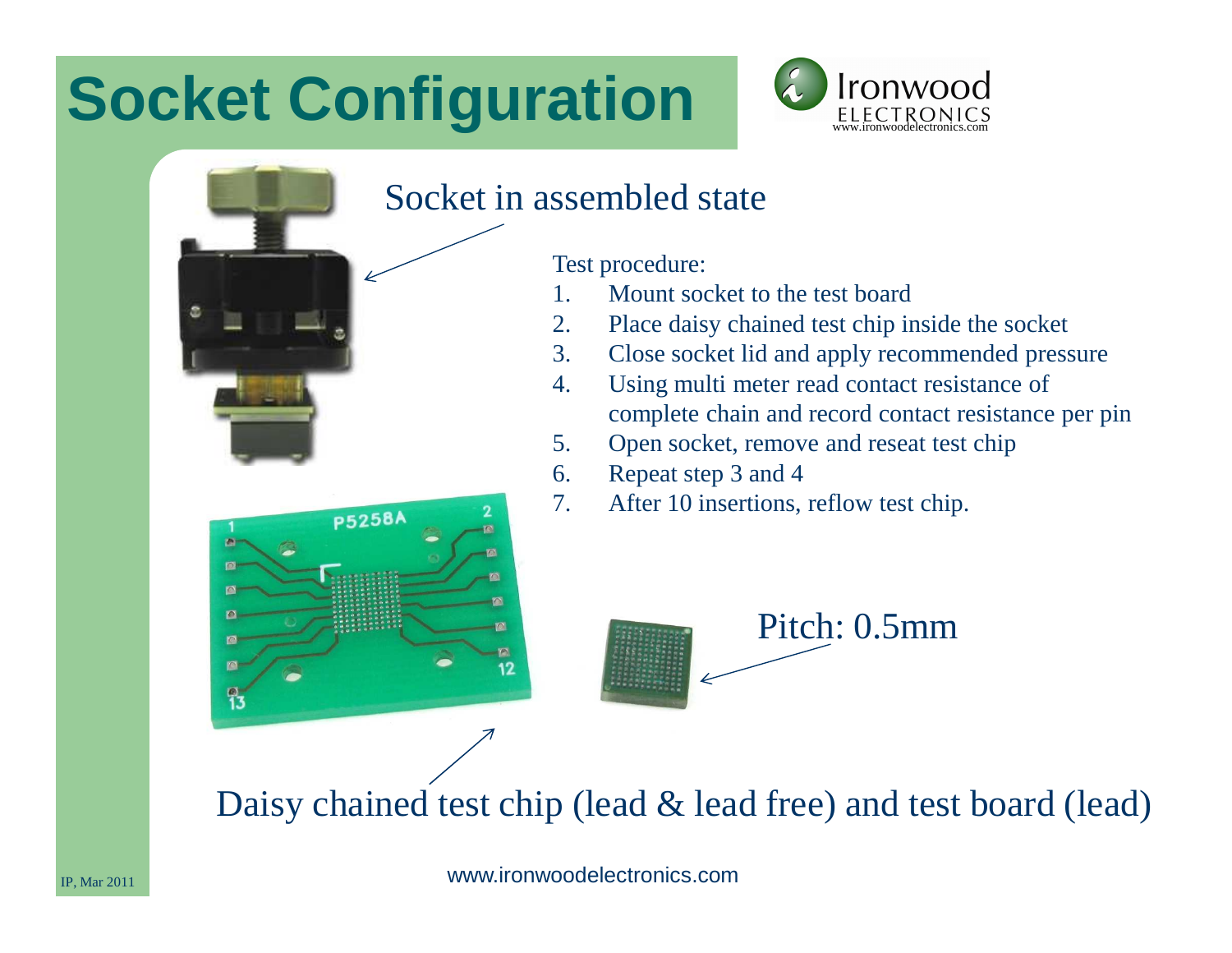





Average: 0.128 ohms Standard Deviation: 0.033 ohms

www.ironwoodelectronics.com